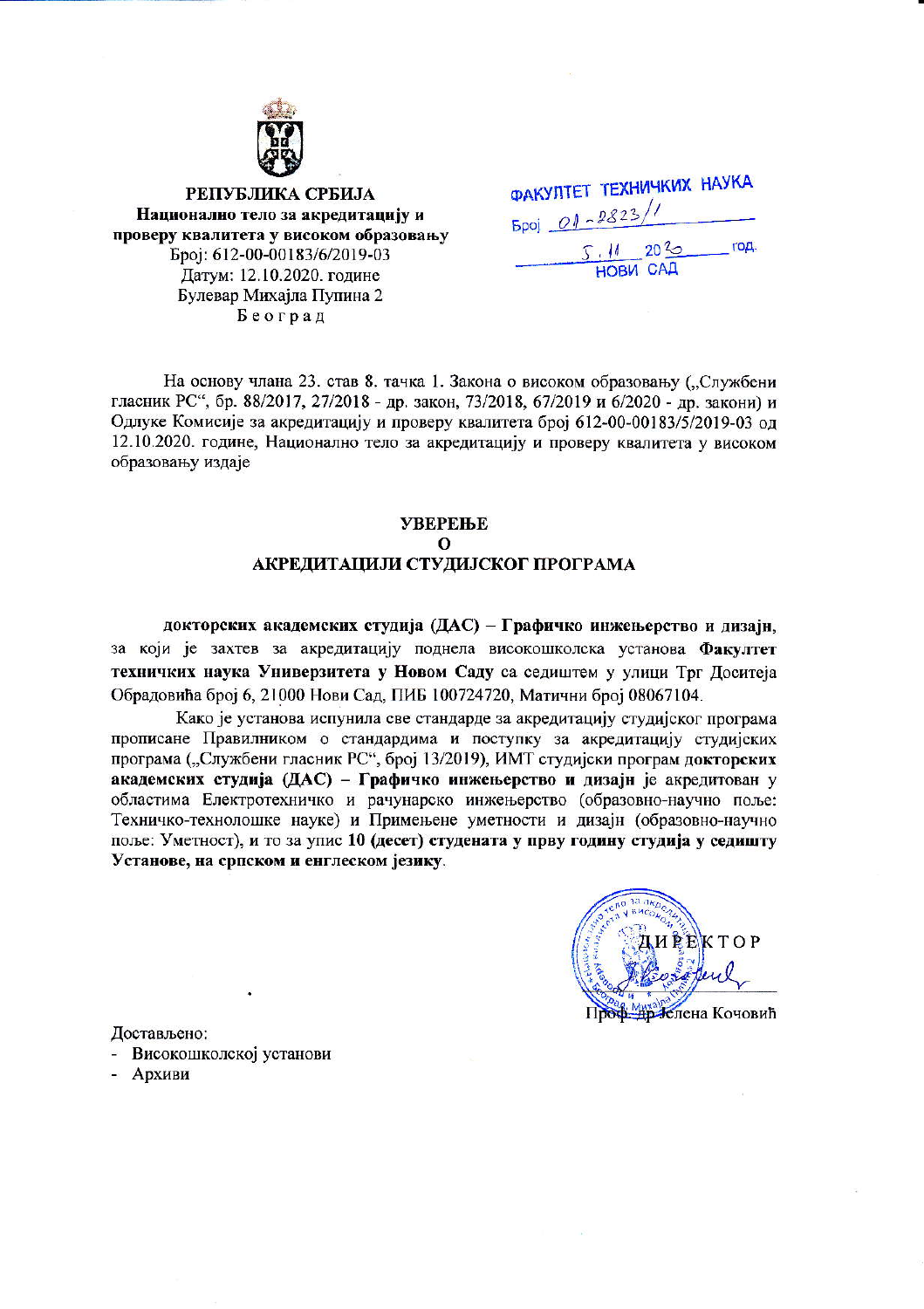

РЕПУБЛИКА СРБИЈА КОМИСИЈА ЗА АКРЕДИТАЦИЈУ И ПРОВЕРУ КВАЛИТЕТА Epoi: 612-00-01307/2012-04 14.06.2013. године Београд

## **YBEPEHE** О АКРЕДИТАЦИЈИ СТУДИЈСКОГ ПРОГРАМА ДОКТОРСКИХ СТУДИЈА

УНИВЕРЗИТЕТ У НОВОМ САДУ - ФАКУЛТЕТ ТЕХНИЧКИХ НАУКА са седиштем у ТРГ ДОСИТЕЈА ОБРАДОВИЋА 6, НОВИ САД, ПИБ: 100724720, Матични број: 08067104, испунио је стандарде прописане Правилником о стандардима и поступку за акредитацију високошколских установа и студијских програма ("Службени гласник РС" број 106/06, 112/08), за акредитацију студијског програма докторске студије - ГРАФИЧКО ИНЖЕЊЕРСТВО И ДИЗАЈН као интердисциплинарне студије у техничко-технолошком пољу и уметност, а у области технолошко инжењерство-графичко инжењерство, теорија уметности - ДХ поље, инжењерски дизајн и то за упис 8 (осам) студената у прву годину у седишту Установе, за извођење на српском и енглеском језику.

Ово уверење издаје се на основу члана 16. став 5. тачка 1) Закона о високом образовању ("Службени гласник РС" број 76/05, 100/07, 97/08, 44/10).

Достављено:

- високошколској установи

- архиви КАПК

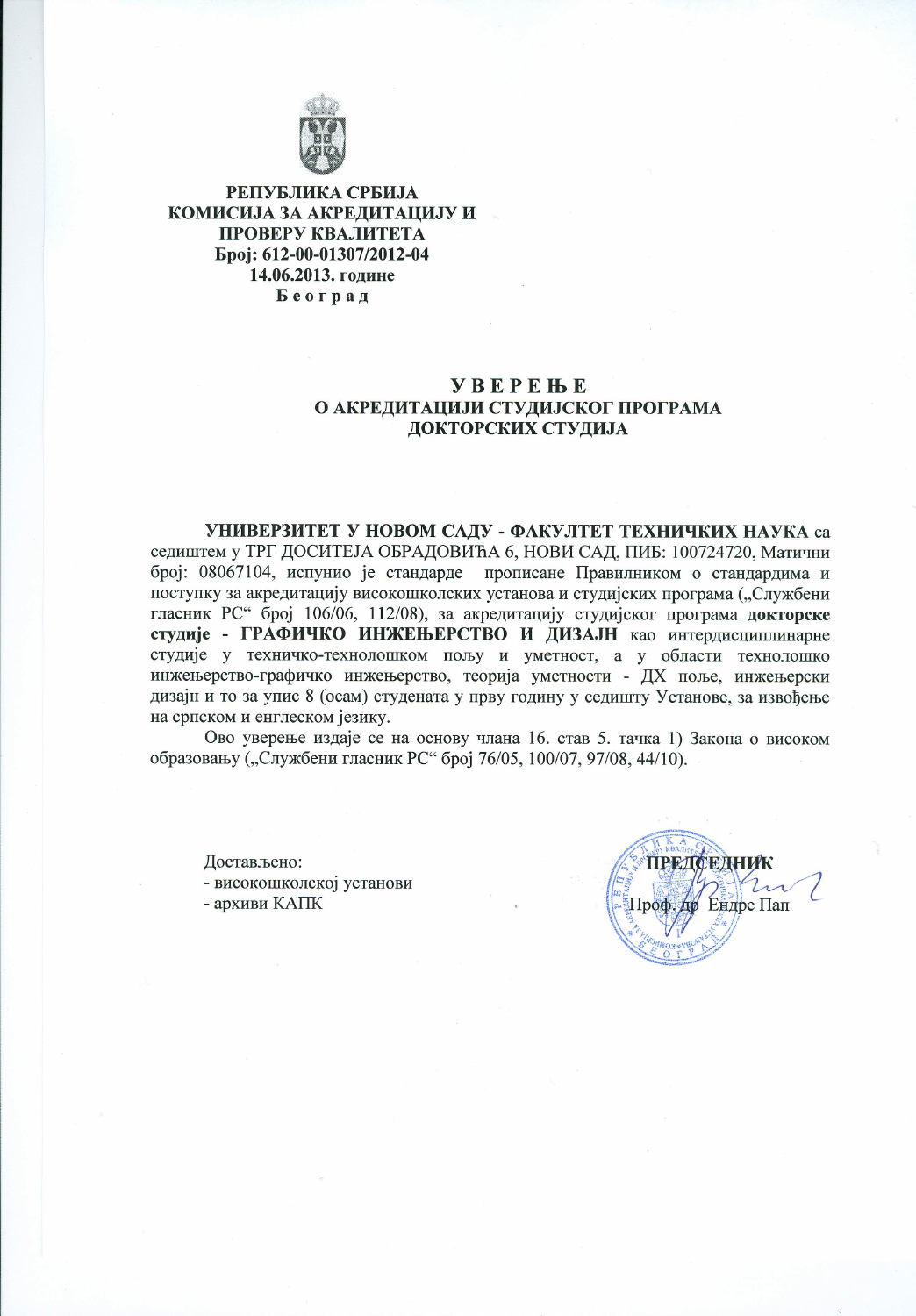

# Република Србија КОМИСИЈА ЗА АКРЕДИТАЦИЈУ И ПРОВЕРУ КВАЛИТЕТА

### ДОПУНА УВЕРЕЊА О АКРЕДИТАЦИЈИ СТУДИЈСКОГ ПРОГРАМА ДОКТОРСКЕ АКАДЕМСКЕ СТУДИЈЕ

Факултет техничких наука Универзитета у Новом Саду, са седиштем у Новом Саду, Трг Доситеја Обрадовића 6, испунио је стандарде прописане Правилником о стандардима и поступку за акредитацију високошколских установа и студијских програма ("Службени гласник РС" број 106/06), за акредитацију студијског програма Докторске академске студије - Графичко инжењерство и дизајн, у оквиру интердисциплинарног поља: техничко-технолошких наука, 2) уметности, у областима поља техничко-технолошких наука, ликовна уметност, и примењена уметност и дизајн и то за упис 3 (три) студента у прву годину у седишту Установе, за извођење на српском и енглеском језику, у оквиру одобреног броја студената.

Ово уверење издаје се на основу члана 16. став 5. тачка 1) Закона о високом образовању ("Службени гласник РС" број 76/05).

Epoj: 612-00-1661/2011-04

Београд, 14. 10. 2011. године